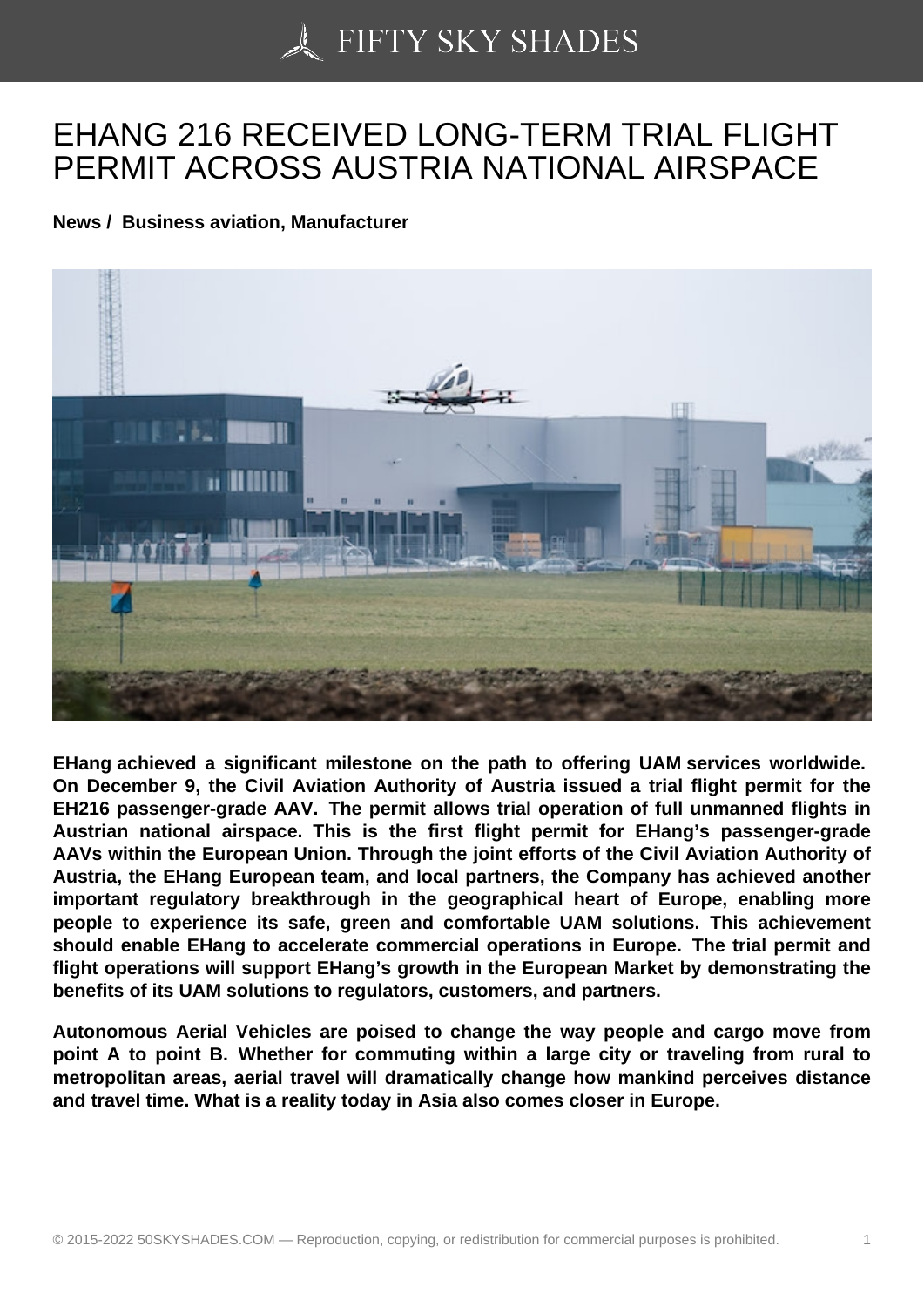

As part of the process, a test flight occurred in November 2020. It was the first flight ever in open EASA airspace. After a Specific Operational Risk Assessment (SORA) procedure, an EH216 AAV with the registration number OE-VFA took off in St. Martin im Innkreis, in the province of Upper Austria. Under the supervision of the Civil Aviation Authority, the unmanned aircraft took off for several minutes via automatic flight programming and then safely landed, despite harsh weather conditions of severe cold and high wind speed.

The permit was obtained together with EHang's strategic partner FACC AG. Technical experts from both companies worked for several months with the national regulators to meet the national and European requirements.